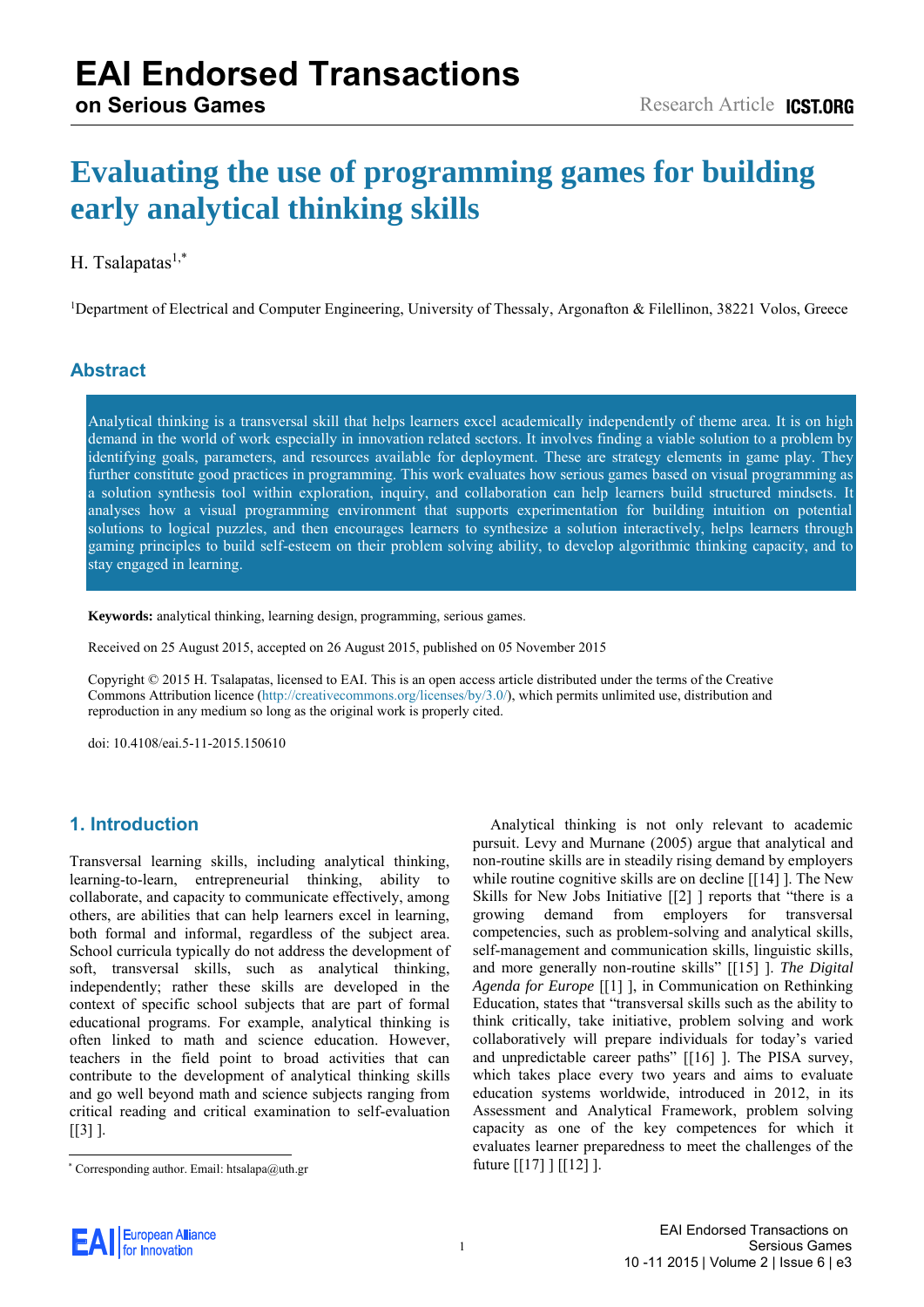Analytical thinking is a structured process. It helps learners solve problems by identifying the objectives of a given puzzle, the input parameters, and the goals to be achieved. It further involves breaking down a problem to smaller parts, identifying solutions to each, and then using those to synthesize a solution to the broader puzzle. This activity is highly relevant to programming; writing a program for solving a specific problem engages users in a highly structured and precise process that follows principles very similar to the ones described above. It is impossible for an individual to create a program for performing a specific task without having first solved analytically the underlying problem. Programming is based on universal logic that spans cultures and overcomes language barriers [\[\[5\] \]](#page-4-5) [\[\[6\] \]](#page-4-6) [\[\[7\] \]](#page-4-7)  $[8]$  ]  $[9]$  ]  $[10]$  ]  $[11]$  ]. It can be constructively used not only for building ICT skills, but also towards developing structured mind sets and analytical thinking capacity.

This work evaluates how programming, when used as a serious game, can contribute to the development of analytical thinking and problem solving capabilities of young learners aged 10 to 12. The evaluation took place by using the cMinds visual programming suite [\[\[4\] \]](#page-4-12), which was developed in the context of a research project funded with the support of the Comenius Action of the Life Long Learning Programme. The evaluation engaged two groups of learners over a two month period. The evaluation demonstrated that when used within collaborative learning classroom processes serious games based on programming can promote the capability of learners to deconstruct a problem into smaller parts, to clearly identify problem objectives, to identify inputs and available resources to be used in problem solving, to synthesize effectively a solution, and to explain their rationale to others in the class.

## **2. Related work on building analytical thinking through programming**

Papert introduced the concept of "microworlds" [18]. Microworlds are simplified digital versions of the real world that include objects and relations between them. They are programmed with the Logo programming language. The first famous microworld involved a turtle that learners could move through programming to form geometric shapes. This led to the introduction of the term "turtle geometry". Microworlds were part of Papert's constructionism theory which advocates that knowledge is built and not transferred. Papert further advocates that learners build models with the objective of understanding the world around them [\[\[18\]](#page-5-3)  ][\[\[21\] \]](#page-5-4)[\[\[22\] \]](#page-5-5).

Papert's constructivism theory was applied by Resnick and the Life Long Kindergarten Group [\[\[23\] \]](#page-5-6)[\[\[19\] \]](#page-5-7)[\[\[20\] \]](#page-5-8) at MIT towards the development of the Scratch platform, a visual programming environment through which children can create stories, games, and animations [\[\[24\] \]](#page-5-9). In Scratch, programming commands are represented visually as blocks that can be interlocked like bricks for creating a program. A community of users is supported by the Scratch group with the objective of promoting use and reuse of user-created

applications. Related work is Lego Mindstorms® [\[\[25\] \]](#page-5-10), which targets primarily young boys aged 8-15. The game was developed by Lego® using the constructivism idea promoted by the Life Long Kindergarten group in an example of productive collaboration between industry and academia towards the introduction of games that promote learning. Through Lego® Mindstorms, users build a construction with bricks, then program a small unit that is attached to the construction, and allows the construction to behave in a particular way. Arduino [\[\[26\] \]](#page-5-11), which is open, allows users to perform comparable activities, namely to build robots and then program them for executing specific tasks.

Additional suites have been developed primarily for promoting the development of programming knowledge, such as the Alice programming environment built by the Carnegie Mellon University, which targets slightly older learners, and helps build object-oriented programming skills [\[\[27\] \]](#page-5-12)[\[\[28\] \]](#page-5-13)[\[\[29\] \]](#page-5-14)[\[\[30\] \]](#page-5-15).

Furthermore, games have been developed for building programming skills such as CodeSpells [\[\[32\] \]](#page-5-16), and Ceebot  $[$ [\[\[31\] \]](#page-5-17).

#### **3. Using programming as a serious game towards building analytical thinking capacity in primary school**

The cMinds programming environment was developed with the objective of building analytical thinking skills among primary education learners. The programming environment urges learners to synthesize solutions to wellknown logical puzzles through visual programming. cMinds differs from other programming suites developed for a target audience of young children in terms of high level goals; the suite aims at building analytical thinking capacity through programming practices as opposed to building programming skills *per se*. cMinds uses visual representations of common programming commands and specifically loops, conditionals, and case statements. Departing from other related approaches, the representations all but eliminate programming syntax putting an emphasis on the visual depictions of commands. The elimination of the requirement by learners to type information that completes a programming command, as for example the number of iterations of a loop, and the elimination of written information as part of command representation implies that cMinds can be used even by learners that cannot yet read or write. This makes the game applicable for use as early as in preschool.

cMinds introduces gaming elements throughout the problem solving process. The gaming elements ensure that learners feel like they are engaged in playing rather than programming. Learners focus on their goal, which is the solution of a puzzle, and not on the visual coding process.

Gaming elements include: First, the environment introduces an exploration area that resembles in functionality recreational digital games for children. The exploration area allows learners to build intuition on potential solutions to a

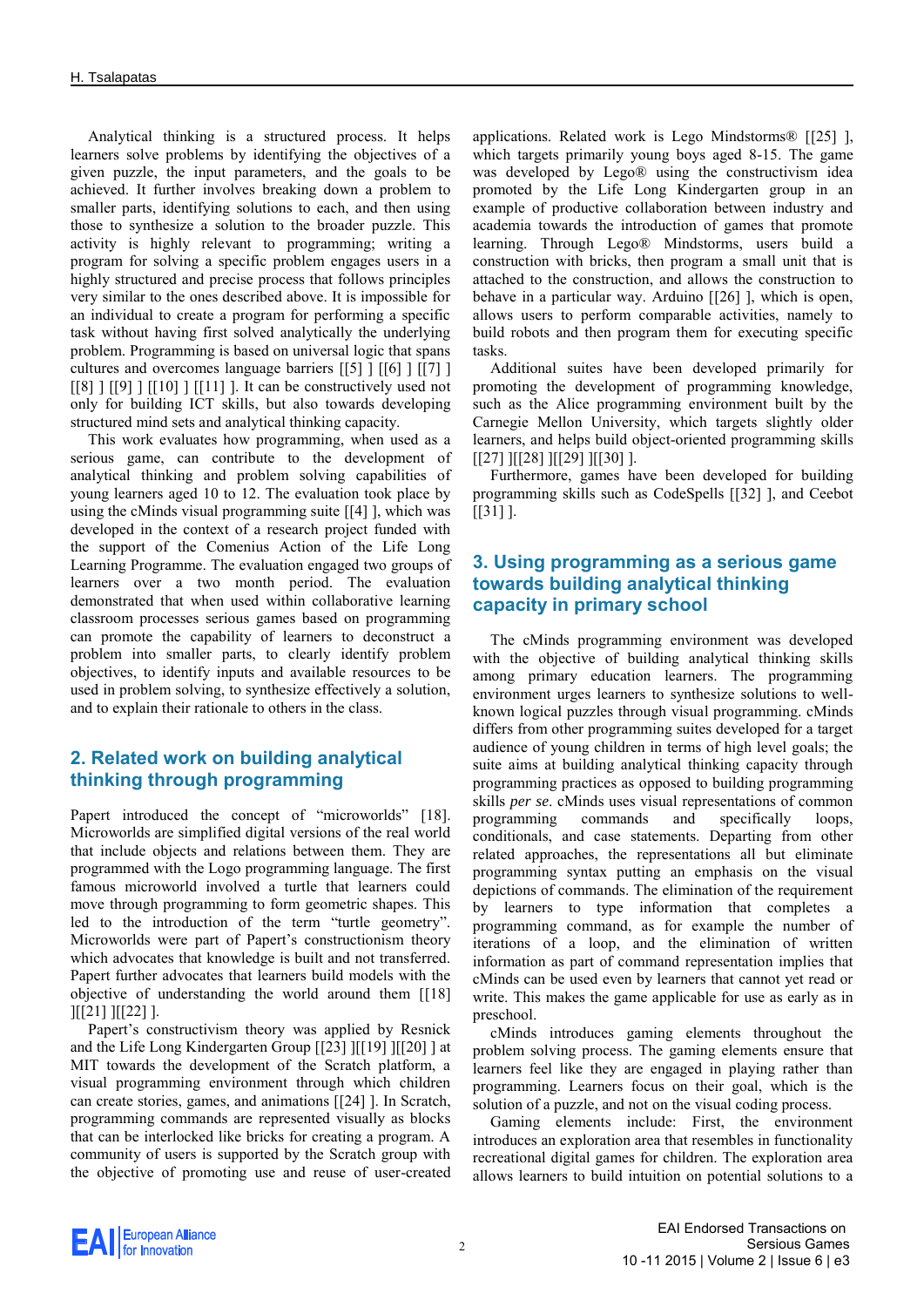given puzzle through semi-structured experimentation. For example, before synthesizing a program that solves the classic logical puzzle of a wolf, a sheep, and a cabbage all crossing a river safely in a single boat that can carry at most two characters, learners have the opportunity to try different approaches for solving the problem by dragging and dropping the characters manually into the boat and transporting them across the river until all have reached the other shore. These activities allow learners to build a first understanding of a viable solution through game play before engaging in the more structured activity of visual programming.

Difficulty levels is another gaming element that encourages learners to build skills in a step-wise manner. Five levels are supported for each logical puzzle. The basic nature of the puzzle remains the same in each level. The parameters change for adding complexity to the exercise.

Programming is a gaming process in itself. Learners synthesize a program for solving the logical puzzle once they have developed a basic understanding of a viable solution through experimentation. The program is built by dragging and dropping commands from a toolset into a programming zone. Learners get feedback on their solution synthesis efforts visually, through an animation of the execution of their program. This process allows learners to interactively build a complete solution in cycles of programming followed by game feedback. In each cycle, learners have the opportunity to get a little closer to their goal by adding small steps to their visual program that get them closer to their goal.

Awards are presented to learners upon successful completion of an exercise. Upon completing a certain level learners get a "bravo" screen (see figure 1, top right). Upon completing all the five levels of the puzzle, learners receive a "golden medal".

Finally, even if learners do find a viable solution to a puzzle, they are further challenged to go a step further and to discover the "optimal" solution. For the purposes of the game, optimality is defined as the least number of execution steps. Learners can compare side-by-side their solution to the optimal one, which is pre-stored in the environment. They can further visualise in an animation the execution of both, for developing direct experience on why one is faster than the other.

The cMinds game supports six logical puzzles: 1) a sorting puzzle in which learners place decorated eggs into similarly decorated boxes, 2) a pattern matching puzzle in which learners identify a set of repeating shapes in a sequence, and write a program that reproduces the identified pattern, 3) a mathematical puzzle in which learners perform subtraction by repeatedly estimating the distance in steps from the desired goal, 4) a mathematical puzzle in which learners measure the volume of a liquid using three containers of specific capacity (see Figure 1, bottom right), 5) a divide-and-conquer exercise in which they are asked to find a box of heavier weight, in which Santa Claus accidentally placed his dirty socks, among otherwise identical boxes, and 6) the river crossing puzzled described above, and pictured in Figure 1, bottom left.



**Figure 1.** The cMinds environment (http://cminds.org). Visual representation of commands (top left); rewards (top right); exploration area for the river crossing puzzle (bottom left); exploration area for the volume

measurement puzzle (bottom right).

#### **4. Evaluating the deployment of programming as a serious game for building analytical**

Evaluation took place over a two month period in 2013. The focus of the evaluation was to establish how, to what degree, and in which broader learning-activity setting the deployment of the serious game helped learners build problem solving capacity.

Evaluation took place with two groups of children, both in primary education. The first group involved twenty  $6<sup>th</sup>$ graders aged 11 to 12 enrolled in the 1st Primary School of Volos. The second group involved eighteen 5<sup>th</sup> graders aged 10 to 11 enrolled in the 11<sup>th</sup> Primary School of Volos. The groups were selected with the objective of providing insight on typical capabilities, pre-existing knowledge, and aspirations of learners aged 10 to 12. The two schools are located in the town of Volos. Volos is a medium sized town of 120.000 inhabitants in central Greece, whose economy is widely dependent on small businesses, following deindustrialization that took place a few decades ago. Learners enrolled in the two schools are the ones whose home address is within specific proximity of the school location. This implies that learners are not selected based on performance, either higher or lower than the average for their age. Learners' families are broadly middle class facing the typical challenges in the current economic environment. The above are discussed to demonstrate that the selected groups engage learners whose academic capacity is typical for their age.

In both schools learners worked in small groups in the school computer lab. The groups involved two to three learners. However, there were some differences in work organization. The groups in the 1<sup>st</sup> Primary School worked largely independently with little collaboration among them

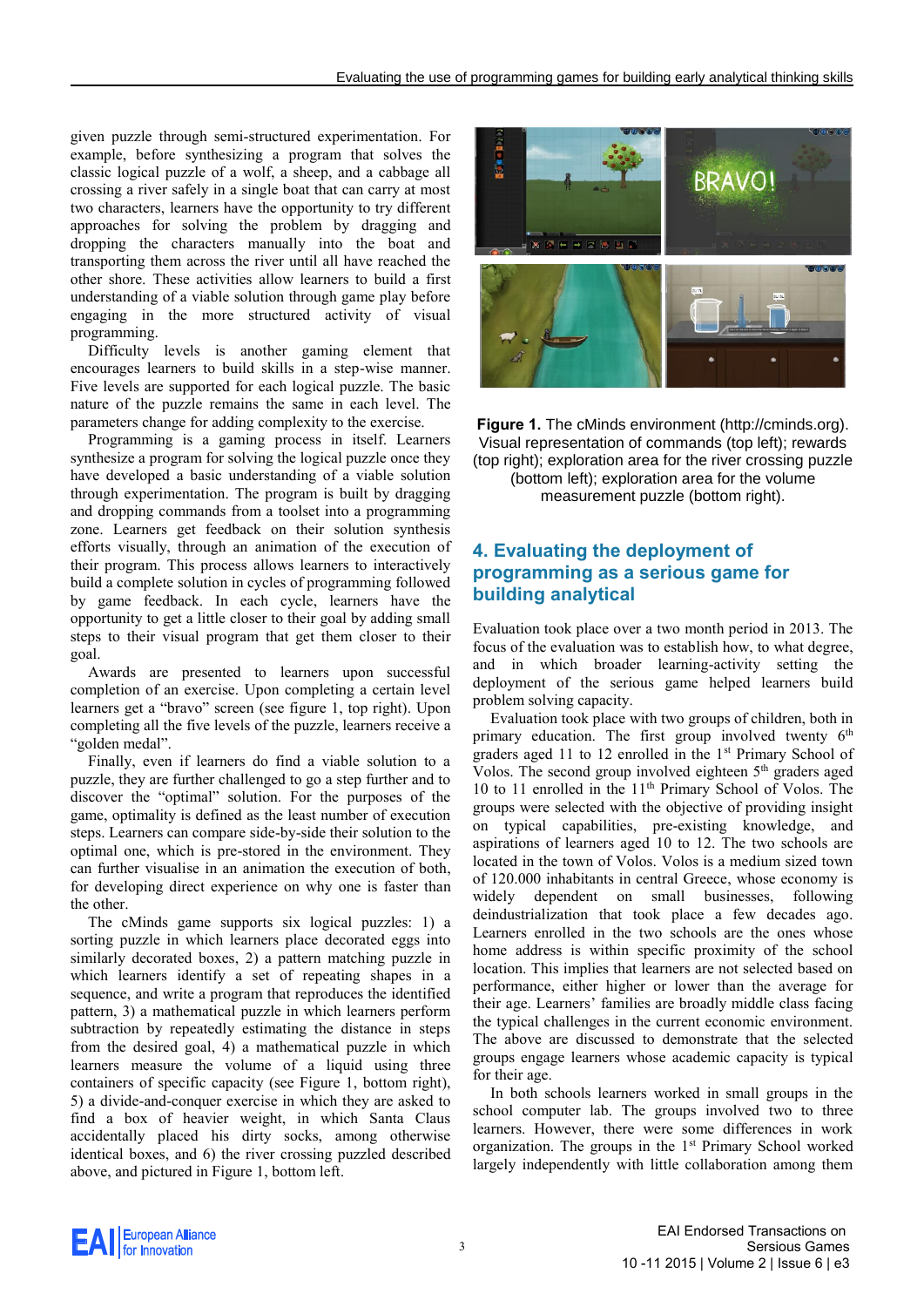(see Figure 2, left). Teacher mediation was limited allowing learners to freely explore the game and providing direction mostly on software functionality. Learners in the 11<sup>th</sup> Primary School worked in similarly small groups of two to three which, however, were seated in a round-table setting promoting further collaboration among the teams (see Figure 2, right). Teacher mediation was more evident especially during the description of the puzzle and during the debriefing and explanation of a viable solution [\[\[33\] \]](#page-5-18).



**Figure 1.** 6<sup>th</sup> grade learners working on the sorting puzzle at the 1th Primary School of Volos in small independent groups (left); 5<sup>th</sup> grade learners working on the volume measurement puzzle at the 11<sup>th</sup> Primary School of Volos in small groups seated in a round table (right).

The activities demonstrated that gaming elements were highly motivational for the longer engagement of learners with problem solving activities. The simple reward of a "bravo" screen had a very positive influence on learners providing a sense of achievement and pride and encouraging further engagement in the higher difficulty levels of the game. Similarly, the "stars" that learners gained upon completion of all five levels of difficulty acted as a motivational element for encouraging learners to complete the entire game. Characteristically, some learners were very persistent in their efforts and unwilling to quit before successfully completing an exercise. This demonstrated that the competition with oneself and with peers introduced by reward elements to be gained upon successful completion provided added value in learning experiences related to problem solving.

The exploration activities for gaining intuition before engaging in visual coding exercises helped significantly in learner engagement and successful execution of an exercise in several ways. It contributed to the development of a clear understanding of problem objectives by learners; it contributed to building an initial understanding of a potential correct solution; it introduced a gaming element that was highly motivational for learners; and, finally, it eased learners into analytical thinking processes before engaging into the perceived more difficult exercise of visual programming. The exploration area aims to provide an interim learning step that may help learners not to feel intimidated by the programming activity.

Upon successfully solving a problem in the exploration area, learners were asked to synthesize a solution to solve the

problem automatically through the programming zone. Interestingly, learners perceived the visual coding activity itself as a game. They were immersed in the problem solving element of describing through commands how their solution works and did not have a feeling of being engaged in programming. This demonstrates that a serious gaming approach can introduce learners at an early age to advanced cognitive activities such as synthesis in a playful manner, easing learners into analytical thinking activities with which they would otherwise be engaged in a much later stage of their educational path.

The above shows that educational games can enhance learning experiences exposing learners to rich blended educational activities when combined with formal instruction in the context of broader learning design. This was further evident during the engagement of learners with logical puzzles with non-trivial solutions. One such activity was a classic divide-and-conquer exercise in the form of the Santa Claus dirty socks puzzle (see Figure 3). The game provided learners with a visual hint to the correct solution by demonstrating a scale. Through this image learners were pointed to a solution of finding the heavier package, which according to the puzzle contains the dirty socks of Santa, by weighing packages against each other. This puzzle has two potential solutions: a straightforward but not optimal solution in which learners can find the heavier box by weighing two packages against each other at a time; and an optimal solution in which they can find the box through fewer steps by weighing half of the packages against the other half and continuing in the same manner with the heavier lot of the two. In the context of this evaluation, learners immediately chose the optimal divide-and-conquer solution. This demonstrates that learners have the capacity to apply non-trivial thinking patterns when exposed to a complex puzzle in a playful manner and provided with the correct context. Thus, serious games can be used for introducing learners to concepts, such as divide-andconquer, to which they would otherwise be introduced much later, possibly in the first year of higher education studies in ICT.



**Figure 3.** Visual hints in the Santa Claus exercise provided context and helped learners identify the optimal divide-and-conquer solution.

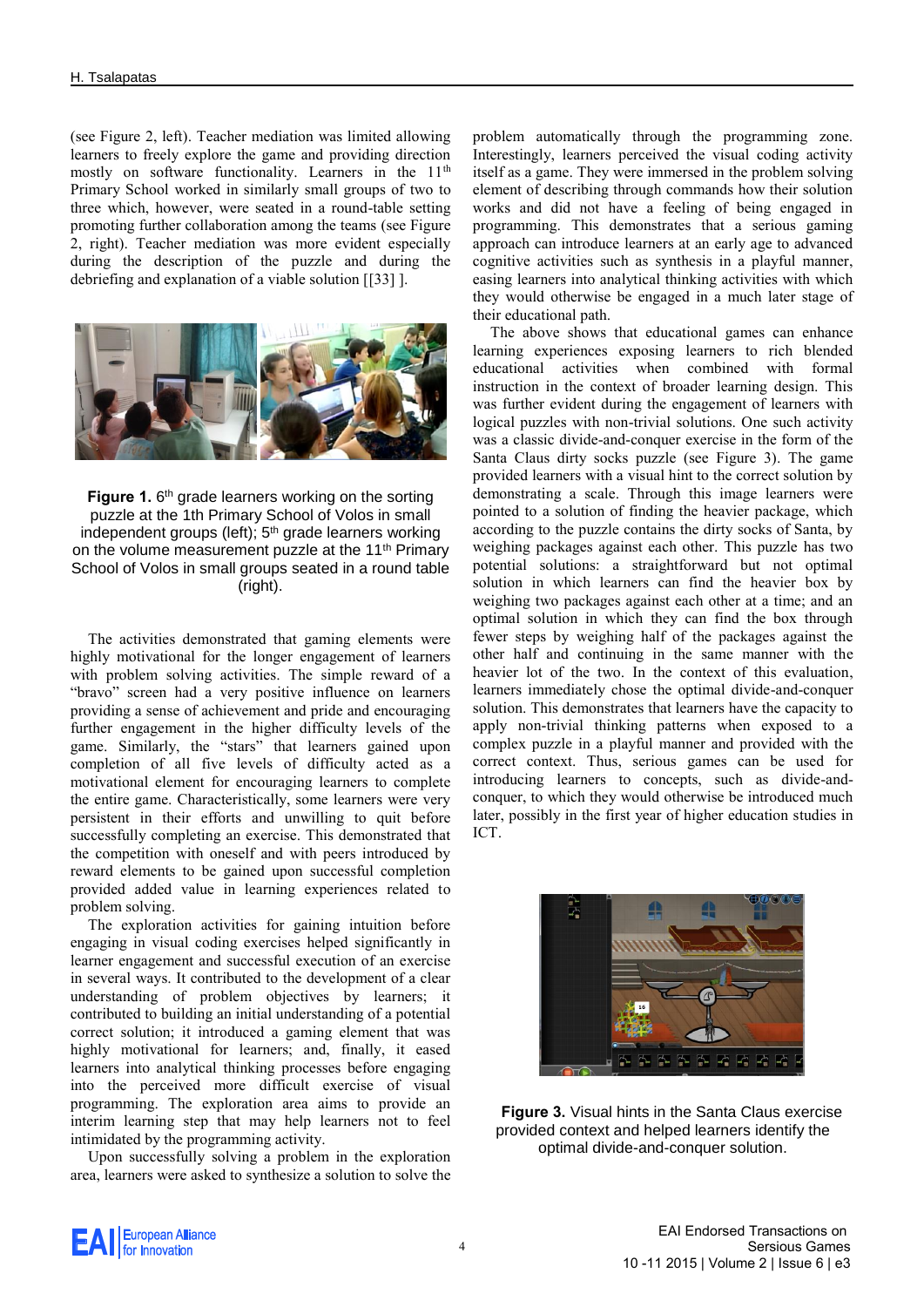The evaluation activities demonstrated that both groups had the capacity to solve all given exercises, although some hints needed to be provided to some of the groups to help them advance. One differentiating factor was that  $6<sup>th</sup>$  graders grasped more easily the concept of nesting, in other words the fact that a loop can be inserted inside a conditional statement. 5<sup>th</sup> graders needed specific explanation of this concept after which they solved the puzzles with no further problems. This demonstrates that, as might be expected, older learners have higher capacity in understanding abstraction.

The most interesting observation, however, is related to the importance of the organization of the work in the classroom towards building analytical thinking capacity through games. The activities showed that the organization of the work in a round-table, as practiced by the  $5<sup>th</sup>$  grade class in the 11th Primary School, helped learners achieve higher success than the organization in individual groups with lower collaboration between them. The round-table organization and discussion among all class members contributed to a better understanding of a given puzzle's objectives, clearer identification of smaller problems hidden within the puzzle whose solution could lead to an overall synthesized solution, and better understanding of the final solution. Learners were very eager and proud to explain step-by-step their findings to their peers, which led to the higher overall performance of the class despite their younger age when compared to the other group. This shows that effectiveness of the deployment of games in learning is highly related to the broader learning activities in which games are integrated, to debriefing, and to discussion and collaboration.

#### **5. Conclusions**

This work presented an evaluation of the deployment of programming games towards the development of analytical thinking capacity among primary education learners. The cMinds environment was used for carrying out the evaluation due to its direct orientation on building analytical thinking, as opposed to programming capacity, and due to the gaming elements that allow learners to explore, collaborate, and learn from each other. The evaluation took place in a classroom setting, promoting active class discussion and joint exploration of problem solutions in an open environment that promoted peer learning. The evaluation demonstrated that the deployment of programming games is a strong motivational tool for learners for engaging in analytical thinking activities. Gaming elements such as awards and difficulty levels encouraged learners to continue their use of the game engaging in activities in the long run. It further demonstrated that games can be deployed for play easing learners to complex thinking patterns and activities to which they would otherwise be exposed at a much later stage of their education. Most importantly, the work demonstrated that the effectiveness of the games as learning tools is highly related to the overall organization of learning activities in which

games are integrated as value-adding educational tools, and that cycles of gaming and debriefing can effectively contribute towards building structured thinking mindsets.

#### **Acknowledgements.**

I would like to acknowledge the support of Ms. Baso Metaftsi, Ms. Argyro Paraskeva, and Mr. George Metaftsis, primary school teachers, for their support in the evaluation activities.

#### **References**

- <span id="page-4-3"></span>[1] N.a. (n.d). *The Digital Agenda for Europe*. [Online]. Available[: http://ec.europa.eu/digital-agenda/](http://ec.europa.eu/digital-agenda/)
- <span id="page-4-2"></span>[2] N.a. (n.d). New Skills for New Jobs Initiative. [Online]. Available[: http://ec.europa.eu/social/main.jsp?catId=568](http://ec.europa.eu/social/main.jsp?catId=568)
- <span id="page-4-0"></span>[3] TSALAPATAS, H.; C. Florou, C.; Alimisi, R.; Heidmann, O.; Stav, J. B.; Larsson, S.O. (2011). cMinds Learning Requirements Report. [Online]. Available: http://www.cminds.org/documents/D2.1 UserRequirements 5 [09998-2010-COMENIUS.pdf](http://www.cminds.org/documents/D2.1_UserRequirements_509998-2010-COMENIUS.pdf)
- <span id="page-4-12"></span>[4] N.a. (n.d). *The cMinds Project.* [Online]. Available: [http://cminds.org](http://cminds.org/)
- <span id="page-4-5"></span>[5] TSALAPATAS, H.; Heidmann, O.; Alimisi, O.; Tsalapatas, S.; Florou, C.; Houstis, E. (2012). Game-based Learning towards Building Early Analytical Thinking Skills through Visual Programming. In *EduLearn Conference*.
- <span id="page-4-6"></span>[6] N.a. (n.d). An Educational Program that Teaches Students Computer Programming in a 3D Environment. [Online]. Available[: http://alice.org](http://alice.org/)
- <span id="page-4-7"></span>[7] TSALAPATAS, H.; Heidmann, O.; Alimisi, R.; Florou, C.; Tsalapatas, S.; Houstis, E. (2012). Supporting Primary School Students in Developing Computational Thinking Skills through the cMinds Learning Suite. In *INTED Conference*, March 5-8. (Valencia, Spain).
- <span id="page-4-8"></span>[8] TSALAPATAS, H.; Heidmann, O.; Alimisi, R.; Tsalapatas, S.; Florou, C.; Houstis, E. (2011). Programming Concepts as a Means of Fostering Analytical Thinking in Primary School Students, *EduLearn Conference*, July 4-7. (Barcelona, Spain).
- <span id="page-4-9"></span>H. TSALAPATAS. H. (2012). Developing Analytical Thinking Capacity through Serious Games and Programming. In *Educa On-line Conference*, November 28-30 (Berlin, Germany).
- <span id="page-4-10"></span>[10] TSALAPATAS, H.; Heidmann, O.; Tsalapatas, S.; Alimisi, R.; C. Florou, C., Houstis, E. (2011). *"*Visual Programming towards the Development of Early Analytical and Critical Thinking. In *Future of Education Conference*, June 16-17. (Florence, Italy).
- <span id="page-4-11"></span>[11] TSALAPATAS, H.; Heidmann, O.; Alimisi, R.; Florou, C.; S. Tsalapatas, S.; Houstis, E. (2012). Game-based Learning towards Building Early Analytical Thinking Skills through Visual Programming. In *EduLearn Conference*, July 2-4. (Barcelona, Spain).
- <span id="page-4-4"></span>[12] PISA. (2012). What Students Know and Can Do. In *PISA survery 2012*. [Online]. Available: [http://www.oecd.org/pisa/keyfindings/pisa-2012-results](http://www.oecd.org/pisa/keyfindings/pisa-2012-results-volume-I.pdf)[volume-I.pdf](http://www.oecd.org/pisa/keyfindings/pisa-2012-results-volume-I.pdf)
- [13] PISA. (2012). What Makes a School Successful. In *PISA Survey 2012*. [Online]. Available: [http://www.oecd.org/pisa/keyfindings/pisa-2012-results](http://www.oecd.org/pisa/keyfindings/pisa-2012-results-volume-IV.pdf)[volume-IV.pdf](http://www.oecd.org/pisa/keyfindings/pisa-2012-results-volume-IV.pdf)
- <span id="page-4-1"></span>[14] LEVY, F.; Murnane R.J. (2005). *The New Division of Labor: How Computers are Creating the Next Job Market.* (Princeton: Princeton University Press).